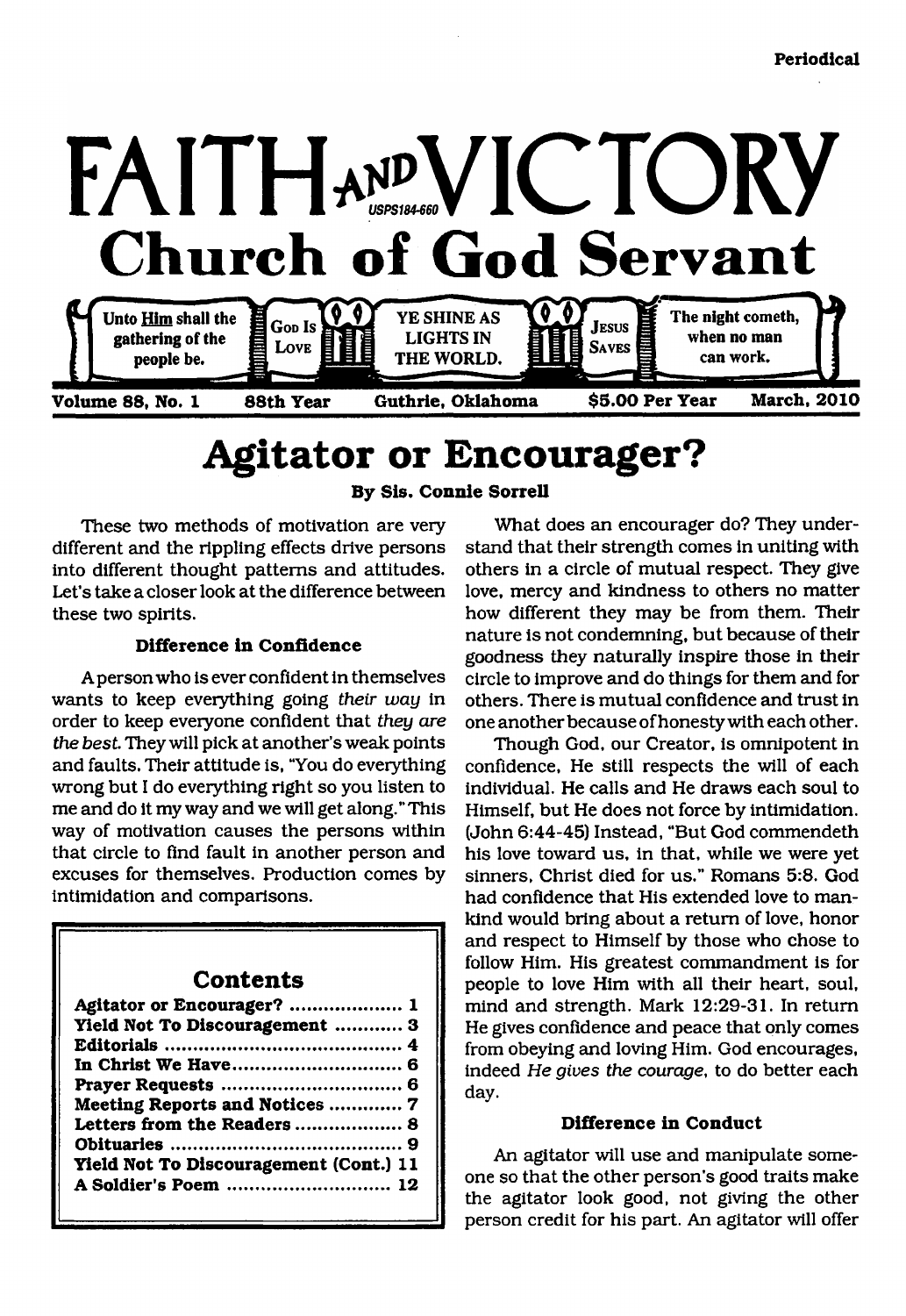help, but if he gives, he expects something in return, sometimes blind loyalty or obedience. An agitator holds himself to a proud height and feels that he does not need to come down to someone else's *lower level* to give an account of himself. He makes his own rules, breaks other's rules, and even breaks his own rules if he wants too. His arrogant conduct lets every one know that he is commanding, and he threatens and pushes down anyone who dares to question his authority. He gets production done by being a bully in disguise as a rewarding friend.

An encourager supports another's good points, helping them achieve their full potential at work, in the home, and with relationships. He is willing to give of himself or offer resources to help others, but he doesn't attach obligations to his help. He wants his friends to feel a personal self worth within so that they are inspired to do more. This creates a bond of fellowship and those within that circle desire to help one another achieve together. Great things are accomplished because each one submits, respects and helps the other.

Our Savior, Jesus Christ, conducted Himself as an encourager when He was on this earth. Different times when He healed the sick, He would say: "...See thou tell no man; but go thy way, show thyself to the priest, and offer the gift that Moses commanded, for a testimony unto them." Matthew 8:4. (Mark 8:26,30; Luke 8:56.) Jesus did not boast of Himself, but He pointed mankind to God. Remember what He said before the tomb of Lazarus? "Father, I thank thee that thou hast heard me. And I knew that thou hearest me always; but because of the people which stand by I said it, that they may believe that thou hast sent me... .Lazarus, come forth." Jesus turned the people to His Father, Whom He thanked for answering prayer. "Let this mind be in you, which was also in Christ Jesus:.. .But made himself of no reputation, and took upon him the form of a servant, and was made in the likeness of men: And being found in fashion as a man, he humbled himself, and became obedient unto death, even the death of the cross." Philippians 2:5-8. By His example, Jesus encourages mankind to trust in God.

#### **Difference in Conversation**

An agitator talks about *himself,* and even when he hears another person talk, he does not really hear what that person says because his

mind is busy thinking only about what he wants to say next. The mind of an agitator is usually busy with ideas and schemes, but he does not want to do all the work to get things done. Therefore, he interrupts and inserts his opinions throughout a conversation with someone so that the other person gives up trying to make his voice heard. An agitator makes a person feel uneasy and worried so that they depend upon the agitator's advice and "better" knowledge. The second person will either become complacent, or become an assistant with the agitator who verbally plays on the other's emotions promising and building up hope but blaming and accusing when a scheme fails.

How does an encourager differ? He will compliment and give helpful hints. An encourager will walk beside another person, really listen to the person and offer words of advice and hope. He will point out the strengths in his friend, and cheer him to do better. An encourager helps prepare someone else to move forward for his own good, cheering that friend to do better. His words spark hope in the heart of the faint, igniting patience in the battle—signalling victory up ahead.

When Jesus talked about the Holy Spirit coming, He said, "But the Comforter, *which is* the Holy Ghost, whom the Father will send in my name, he shall teach you all things, and bring all things to your remembrance, whatsoever I have said unto you."John 14:26. The Holy Spirit is a comforter who teaches a soul how to be like Jesus Christ and please the Father. He will "...reprove the world of sin, and of righteousness, and ofjudgment.. .because the prince of this world is judged." John 16:8, 11. When the heart is heavy in prayer, "...the Spirit also helpeth our infirmities: for we know not what we should pray for as we ought: but the Spirit itself maketh intercession for us with groanings which cannot be uttered." Romans 8:26. The Holy Spirit of God talks to those who have a sanctified ear to hear. He does not contradict the Son nor the Father because He is One with them. (I John 5:7.)

#### **Are you an agitator or encourager?**

Though we may not think of our self as a leader, each one of us does influence those we love, work among and come in contact with. Some persons have natural leadership abilities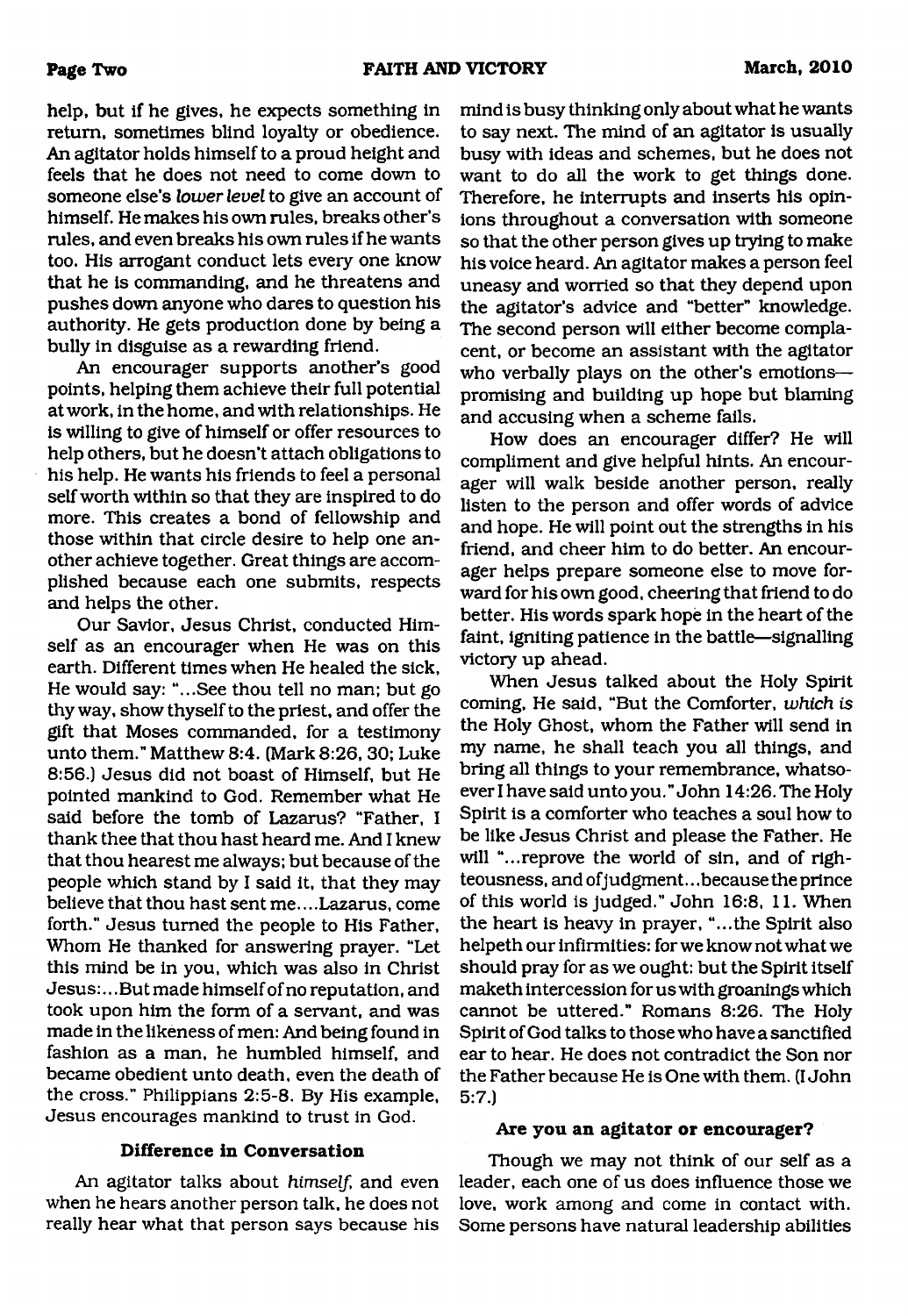and will take the lead within their circle. They will influence those about them by their method of leadership. Because the world goes the opposite way of Christ, we know that the world's way of motivation is by agitating.

The base word *agitate* means to excite or disturb the feelings of someone so as to produce changes. *Encourage* means to give courage, hope or confidence to; hearten or to give support to; foster or help.

Those who are under the influence of the world will be an agitator. Take time to check by the Word and the Spirit to determine what way you are motivated, and by what method you influence others. By your attitude, actions, and words you will find yourself either an agitator or an encourager of those about you.

## $- - -$ **Yield Not To Discouragement**

In II Chronicles 16:9, we read, "For the eyes of the Lord run to and fro throughout the whole earth, to shew himself strong in the behalf of them whose heart is perfect toward him...."

The voice of Scripture bears out the fact that anyone who retains a perfect heart toward God will never yield to discouragement although they may be called upon by the Lord to go through many severe and fiery trials in life.

Notice what God says about Job: 'There was a man in the land of Uz, whose name was Job; and that man was perfect and upright and one that feared God, and eschewed [turned from] evil."

God literally turned the devil loose on Job, and he took from him all his property and killed all of his children. Then Job said, "Naked came I out of mother's womb, and naked shall I return thither: The LORD gave, and the LORD hath taken away; blessed be name of the LORD." Job did not yield to discouragement, but held his unwavering faith in God.

He "did not sin nor charge God foolishly." He proved true to God through this severe test. Then God allowed satan to touch his bone and flesh, and he smote Job with sore boils from the sole of his foot to the crown of his head. While in this extreme suffering, his wife said unto him, "Dost thou still retain thine integrity? curse God and die." Hear what the man said who had a perfect heart. He did not receive discouragement, but said, "Thou speakest as one of the foolish women speaketh. What? shall we receive good at the hand of God, and shall we not receive evil?" Job did not sin in giving way to discouragement. Further along in the 23rd chapter, after he had suffered long in the affliction and his three friends vehemently accused him of doing evil and became miserable comforters to him, he looked to God and for the Lord and could not find Him, could get no notice nor word from Him, for he said in the 8th verse, "I go forward,

but he is not there; and backward, but I cannot perceive him: On the left hand where he doeth work, but I cannot behold him ; he hideth himself on the right hand, that I cannot see him : but he knoweth the way that I take; when he hath tried me I shall come forth as gold." He just would not give way to the sin of discouragement, but held his faith strong in God. He possessed a perfect heart toward God and would not be moved to discouragement which would have put him on the side with satan against God had he given way to it.

The three Hebrew children would not yield to discouragement when they were faced with the certainty of being thrown into the burning fiery furnace, but they held their faith in God and said to the king, "We are not careful to answer you in this matter. Our God whom we serve is able to deliver us from the burning fiery furnace; but if not, be it known unto thee, 0 king, that we will not serve thy gods, nor worship the golden image which thou hast set up." They absolutely refused to be discouraged about the matter. Through their faithfulness, the king saw the form of the fourth, even Jesus walking with them in the burning fiery furnace. The king spake and blessed the God of the Hebrew children. He was made a believer, which never would have been if the Hebrew children had become discouraged and failed to be true and firm.

Daniel also showed a perfect heart toward God when he was threatened to be put in the lions' den if he worshiped or asked a petition of any other but the king. It did not discourage him at all, but with his window open, he knelt down with his face toward Jerusalem and prayed three times a day as usual. When they threw him into the lions' den, the Lord sent His angel and shut the lions' mouth, and he was not hurt. Because Daniel would not yield to discontinued on page eleven.)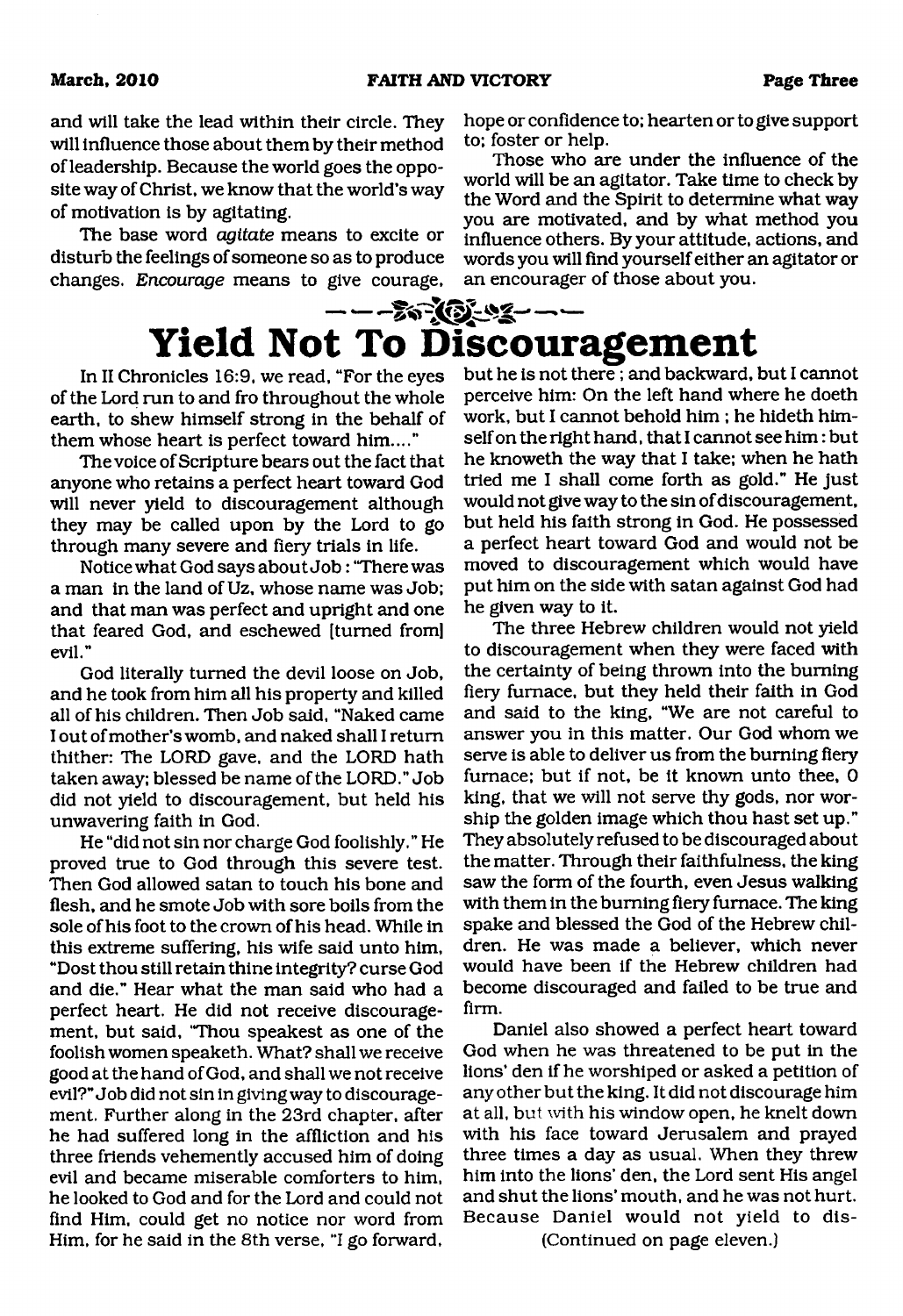## **FAITH AND VICTORY 12 PAGE HOLINESS MONTHLY**

#### -------

This non-sectarian paper is edited and published In the Interest of the universal CHURCH OF GOD each month (except August of each year, and we omit an issue that month to attend camp meetings), by Willie Murphey, and other consecrated workers at the FAITH PUBLISHING HOUSE. 4318 S. Division, Guthrie. OK 73044.

Notice to subscribers: When you move or change your address, please write us at once, giving your old and new address, and include your zip code number.

Dated copy for publication must be received by the 18th of the month prior to the month of issue.

#### **SUBSCRIPTION RATES**

Single copy, one year......................................................\$5.00 Package of 5 papers to one address, one year ......... \$20.00 Larger quantities are figured at the same rate.

This publication teaches salvation from all sin, sanctification for believers, unity and oneness for which Jesus prayed as recorded in John 17:21, and manifested by the apostles and believers after Pentecost. By God's grace we teach, preach, and practice the gospel of the Lord Jesus Christ-the same gospel that Peter. John, and Paul preached, taught, and practiced, including divine healing for the body. James 5:14-15.

Its motto: Have faith in God. Its object: The glory of God and the salvation of men: the restoration and promulgation of the whole truth to the people in this "evening time" as it was in the morning Church of the first century: the unification of all true believers in one body by the love of God. Its standard: Separation from sin and entire devotion to the service and will of God. Its characteristics: No discipline but the Bible, no bond of union but the love of God, and no test of fellowship but the indwelling Spirit of Christ.

Through the Free Literature Fund thousands of gospel tracts are published and sent out free of charge as the Lord supplies. Cooperation of our readers is solicited, and will be appreciated in any way as the Bible and the Holy Spirit teach you to do or stir your heart. "Freely ye have received, freely give." Read Ex. 25:2; I Chron. 29:9: II Cor. 9:7; and Luke 6:38.

Freewill offerings sent in to the work will be thankfully received as from the Lord. Checks and money orders should be made payable to Faith Publishing House. All donations are tax deductible.

A separate Missionary Fund is maintained in order to relay missionary funds from our readers to the support of home and foreign missionaries and evangelists.

In order to comply with Oklahoma laws as a non-profit religious work, the Faith Publishing House is incorporated thereunder.

The *Faith and Victory* is published monthly, except August, for \$5.00 per year by:

**FAITH PUBLISHING HOUSE P. O. Box 518, 4318 S. Division, Guthrie, OK 73044 Office phone numbers: 405-282-1479, 800-767-1479; fax number: 405-282-6318. Internet address: <http://www.faithpublishing.com>**

**Postmaster: Send address changes to:** *Faith and Victory,* **P. O. Box 518, Guthrie, OK 73044.**



• If you are holding on to something that doesn't belong to you and it was never Editorials  $\frac{1}{2}$  intended for your life, then you need to ... LET IT GO!!! • If you are holding on to past hurts and pains... LET

> • If someone has angered you... LET IT GO!!!

• If you are holding on to some  ${\boldsymbol{\mathfrak M}}$ .... thoughts of evil and revenge ... LET

**IT GO!!!**

• If you are involved in a wrong relationship or addiction ... LET IT GO!!!

• If you are holding on to a job that no longer meets your needs or talents ... LET IT GO!!!

• If you have a bad attitude ... LET IT GO!!!

• If you keep judging others to make yourself feel better ... LET IT GO !!!

• If you're stuck in the past, and God is trying to take you to a new level in Him ... LET IT GO!!! • If you keep trying to help someone who won't even try to help themselves ... LET IT GO!!!

• If you're feeling depressed and stressed... LET IT GO!!!

• If there is a particular situation that you are so used to handling yourself, and God is saying "take your hands off of it," then you need to ... LET IT GO!!!

Many people have a tendency to hold on to some things that are causing them to miss out on the blessings of the Lord. The above quotation presents some admonitions that would be wisdom for us to consider in the will of the Lord. When an individual tenaciously holds on to things that are not in God's plan for their lives then they find themselves in bondage—tethered by their own self-will. Hebrews 12:1 says, "...Let us lay aside every weight, and the sin which doth so easily beset *us,* and let us run with patience the race that is set before us." God wants us to be free of those things that hinder and bring condemnation to our Christian experience so that we may have liberty to rejoice in His holiness.

Every year there are a number of people who attempt to hike the Appalachian trail that extends more than 2150 miles across the eastern United States from Maine to Georgia. It is not uncommon for hikers to begin their trek with backpacks full of nonessential items. It is re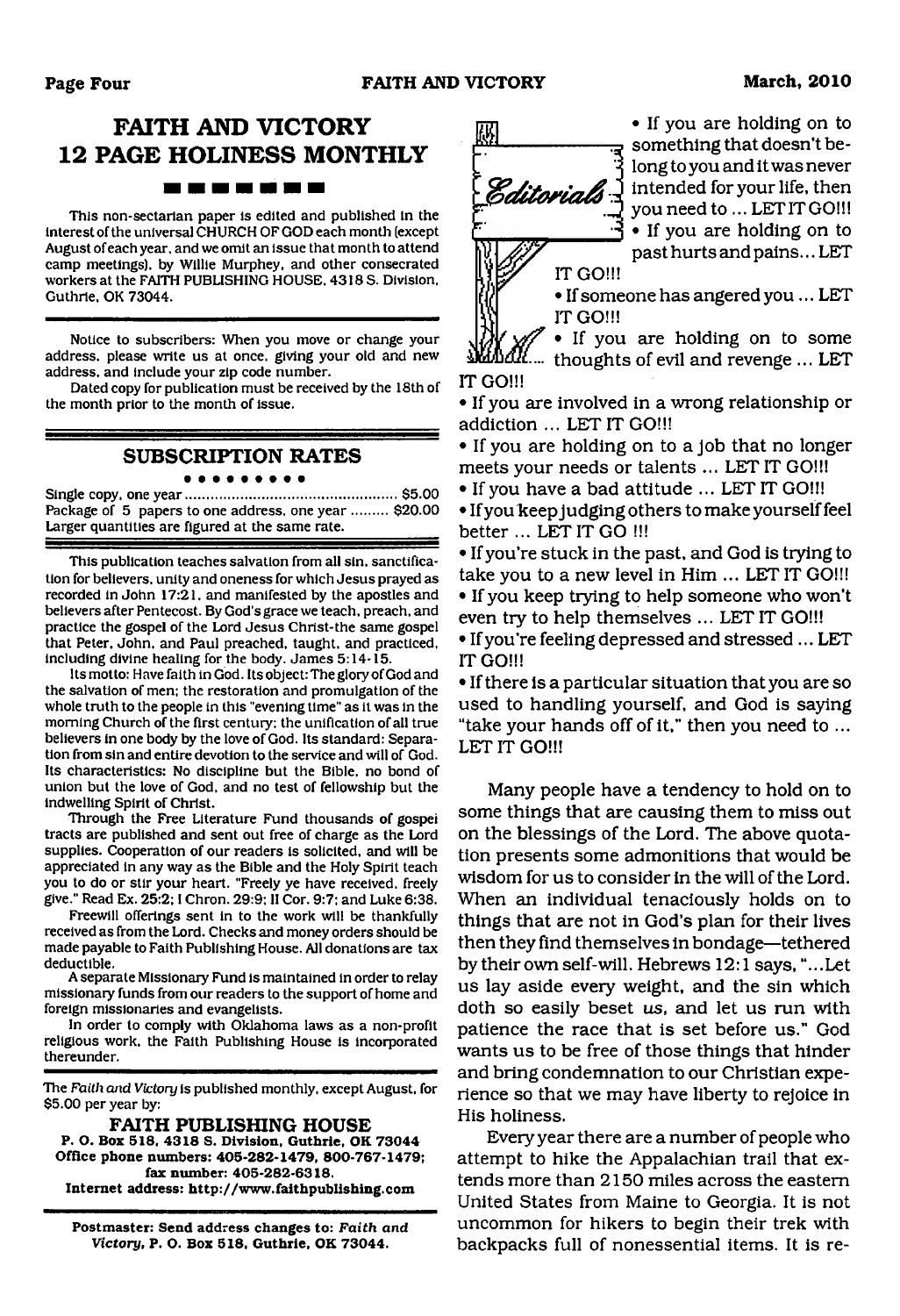ported that one man started the hike with a cassette player, six tapes of bird calls, an air pistol, a camera, a radio, an alarm clock and according to his words, "if it ran on batteries, I had one in my pack." He had not gone far on the trail before he realized he needed to lighten his load. At one stop a seasoned hiker helped him go through his pack and separate the things that were most important. They began weighing the various items and making decisions about whether or not he wanted to carry that weight for the next 2000 miles. Many of the things he originally thought were so important for his hike, and perhaps only weighed a few ounces, were sent back home because they all added up and were too much of a burden to carry.

We will find that our journey through life will meet with difficult places that try the soul, and in these times the additional weight we are carrying will have a profound impact on our ability to succeed. Ephesians 4:31 lists some things that will cause one to fail if they are unwilling to separate them from their heart. It says, "Let all bitterness, and wrath, and anger, and clamour, and evil speaking, be put away from you, with all malice."

Bitterness is an evil that will immediately steal the joy out of one's heart. While it may begin as a small thought pampered in a selfcentered mind, it will not stay small. It will grow and grow like a cancer until it totally consumes the grace of God out of the heart. Bitterness distorts one's vision of reality, rendering them incapable of making fair and impartial judgments. It chains people to the past and causes their thoughts to circle in a closed loop. Spiritual progress comes to a standstill while bitterness is allowed to flourish in the heart. May all be aware of this poison that when allowed to complete its course will bring death to one's own soul.

When one begins feeling bitterness take hold of their mind they should immediately stop feeding the hurt and allow forgiveness to reign instead. Avail yourself of the bountiful grace of God and be willing to be the one to initiate reconciliation in the spirit of meekness and love. There may be occasions that require time to heal the injury that has been caused, but do your best to allow each day to be a new day in your life, free from the grudges of the past, and rejoice in the blood of Jesus Christ that cleanseth us from all sin.

Wrath and anger are passions that when allowed to rage out of control will bring much hurt to yourself and others. What shame and reproach it brings on the name of the Lord when those who claim to be His children act in such a distasteful way. What condemnation it brings upon one's heart and how it destroys one's testimony of Christ, often for years to come. These things definitely need to be "put away."

"When I was a child, I spake as a child, I understood as a child, I thought as a child: but when I became a man, I put away childish things." I Corinthians 13:11. It is not the will of God that His people stay in a state of spiritual infancy. The Lord expects us to grow. We grow by feeding on the Word of God. Some people read or hear the Word of the Lord, but they do not take it to heart personally and when that happens their growth is stunted. Maybe you have heard the expression about people going to church with a "pitchfork" instead of a "rake." The one who attends with a "pitchfork" may really be vocal in saying amen to the preacher in their mind they are thinking, "preach it straight Brother, so and so really needs that." Sadly, however, the truth is not benefiting them because they are casting it off on others and are not growing themselves. The Lord will deal with people who do this and unless they are willing to change they will find their experience with the Lord has dried up and died.

There is a difference in being childlike versus being childish. There are commendable aspects of a child that God's desires His people to possess; in matters of faith and confidence in God's love and care; to not carry grudges or have malice toward others; to be honest and straightforward in our relationships with others. To be ready to forgive and willingly receive instruction and to obey. These things are good and should remain in our lives even when we are old. But, we should put away childish things. The dictionary says that to be childish is the same as being childlike but in a derogatory way, suggesting childlike behavior that is inappropriate. To be childish would include pettiness an<sup> $d$ </sup>  $\cdots$   $\cdots$  thinking. It would include things like whining and murmuring, wanting to play all of the time instead of doing things that are profitable, looking for things that bring instant gratification instead of investing in those things that have eternal value; selfish, weak, uncoordinated and naive. These, as well as many other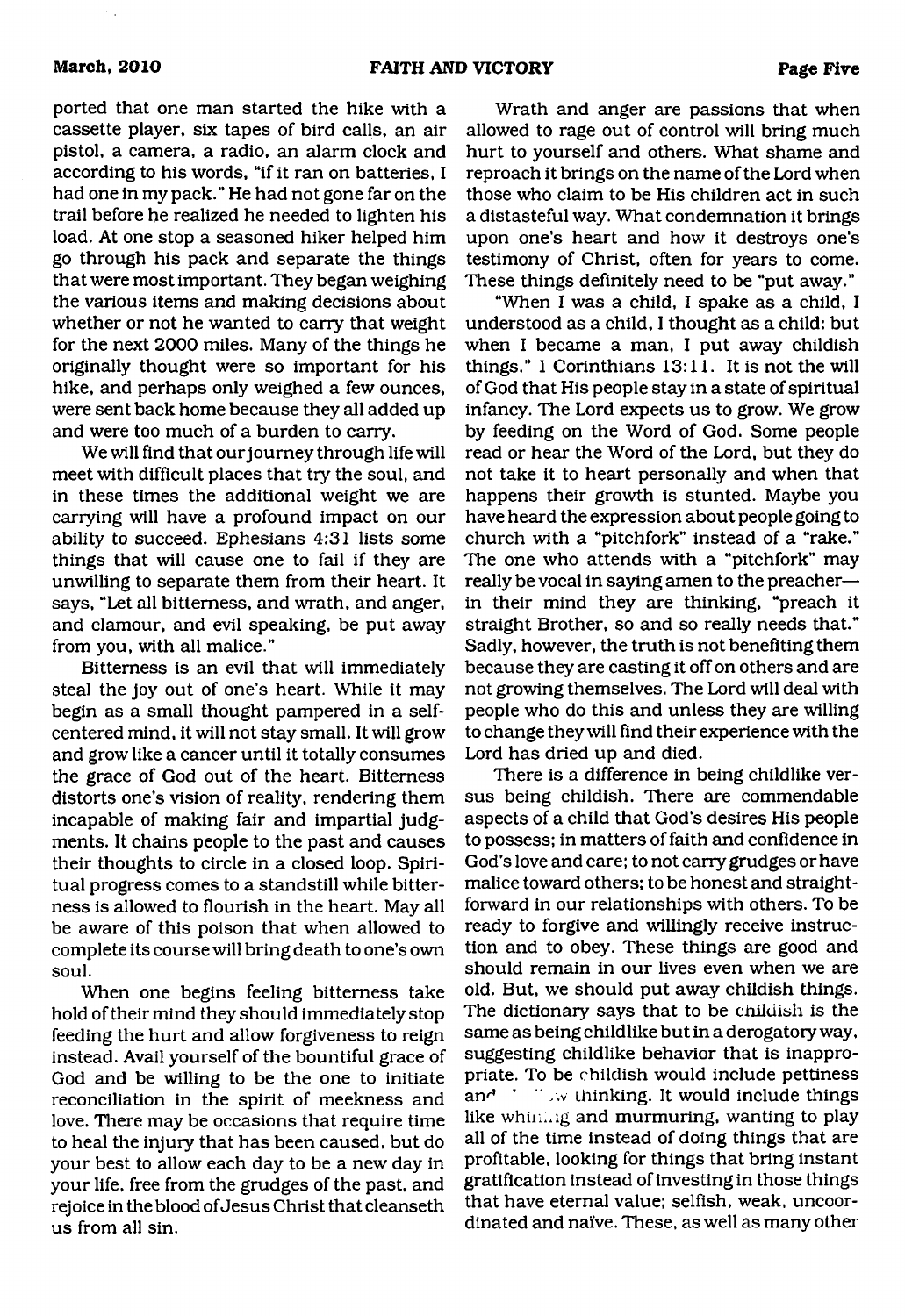childish characteristics, should be put away so that our spiritual life in Christ can be strengthened and come to maturity.

When we turn loose of the things of the past that have hindered and bound us to failure, and begin reaching out for the eternal things that bring us closer to God then we will find new life and strength flowing to us from His throne of grace. Then there are times that we try so hard to accomplish things in our own strength and they simply do not turn out right. When this happens we must commit the situation into God's hands and allow our souls to rest in His care. In these times His comfort will warm our hearts and we can be assured that all will be well because He is God.

There are times, when God calls His people to some special duty of Christian service, that it becomes necessary to give up things that are dear to our hearts. When this occurs there is often the temptation to balk at His call or to look around at others like Peter did and ask, ".. .Lord, and what shall this man do?" The Lord, however. indicated to Peter the inappropriateness of that question. It was Peter's responsibility to respond to the personal call of the Lord and follow Him. When one yields to His individual call there are also personal and special blessings in store for them that will more than make up for the sacrifice they made. Those who will cheerfully give up all to follow the Lord will certainly find a dear place in His heart, for even though there are many called there are only a few who will willingly respond. Perhaps the Lord is givingyou a special call, don't be afraid to say, "Yes, Lord, I will." —Bro. Willie E. Murphey [wemurphey@yahoo.com](mailto:wemurphey@yahoo.com)

<span id="page-5-0"></span>

A **Love** that can never be fathomed; A **Life** that can never die; A **Righteousness** that can never be tarnished; A **Peace** that can never be understood; A **Rest** that can never be disturbed: A **Hope** that can never be disappointed; A Joy that can never be diminished; A Glory that can never be clouded; A Light that can never be darkened; A Purity that can never be defiled: A Wisdom that can never be baffled; Resources that can never be exhausted.



OK—Remember Sis. Imogene Taylor in prayer, she has a cancer that is attacking the tender tissue around her left eye and it is causing her a great deal of discomfort.

OK—Bro. and Sis. T. V. McMillian are very weak in body. Please pray for them. Bro. McMillian has been suffering severely at times from cramps in his stomach.

MO—We are thankful that Bro. Michael Smith is improving. While he is still very weak, the Lord has spared his life and he seems to be recovering.

### -----■ ♦----- **Standing Prayer Requests**

Sis. Merline Allen Sis. Gladys Cashio Sis. Helen Carson Sis. Genevieve Carver Sis. Elizabeth Corteway Sis. Waneta Creel Bro. Terry Dawson Sr. Sis. Patsy Doolittle Sis. Dorall Forbes Bro. Troy Gentry Bro. Lee Hilton Jaden Howard Sis. Karoline Kessler Bro. Mark and Sis. Darlene Knight Sis. Virginia Myers Sis. Elsie M. Offerman Sis. Melba Powell Sis. Marilyn Rendall Bro. Vernon Robinson Sis. Ruth Shehee Sis. Cheryl Smith Bro. Michael Smith Bro. Edward and Sis. Gloria Taylor Sis. Imogene Taylor The Mitch Taylor family Sis. Norma Tiller Bro. Delmar Wilkins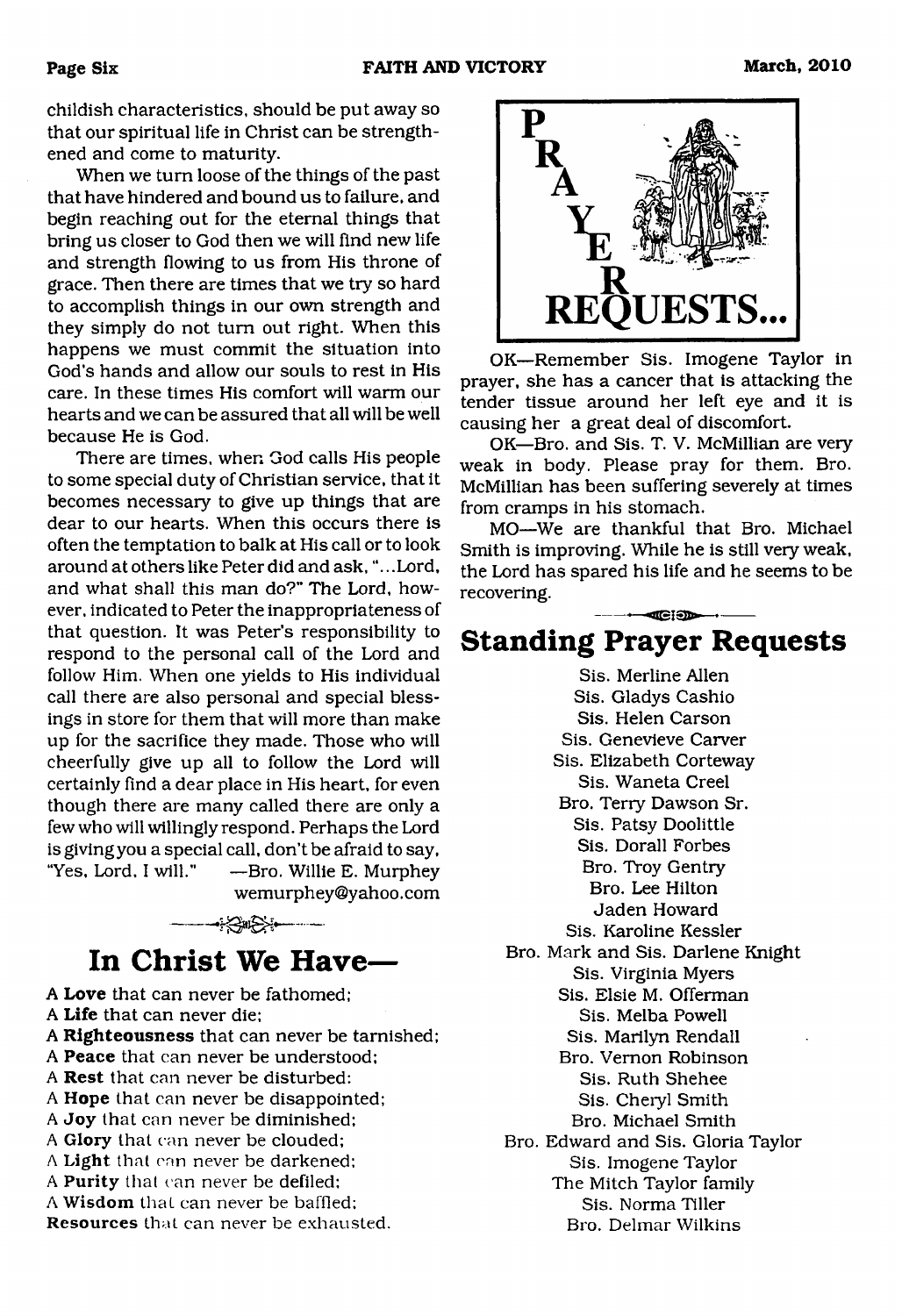#### **MEETING DATES**

**Alabama Spring Singing (Near Warrior, AL)**—April 3 **Wichita, KS (Spring Meeting)—**April 18-25 **Shawnee, OK (Revival)**—May 1-7 **Oklahoma State (Guthrie, OK)**—May 28-June 6 **Holly Hill, SC (Camp Meeting)—**May 30-June 6 **Green Bank, WV (Camp Meeting)**—June 11-17 **Green Pastures, OK**

**(Sisters' Retreat)**—June 11-12 **Tulsa, OK (Revival)**—June 17-20 **Jefferson, OR (Camp Meeting)**—June 19-27 **Fresno, CA (Camp Meeting)**—June 27-July 4 **General Southern**

**(Loranger, LA)**—June 27-July 4 **Pacoima, CA (Sisters' Retreat)**—July 9-10 **National (Monark Springs, MO)**—July 16-25

 $\longrightarrow\Longleftrightarrow\longrightarrow\qquad$ 

#### **MEETING NOTICES**

#### **ALABAMA SPRING SINGING, NEAR WARRIOR (EASTER WEEKEND)**

The Church of God congregation near Warrior, Alabama is planning a singing April 3rd (Easter Weekend) at 6:30 p.m. in the chapel. Activities will begin at 10:00 a.m. on Saturday morning at the park in Hanceville, AL which is the same place we had been having it until last year when it was unavailable. On the following day, April  $4<sup>th</sup>$ , there will be dinner on the grounds with services at 10:00 a.m. and 2:00 p.m. Everyone is welcome. The chapel is located approximately two miles west of Interstate 65 at exit number 289 on Acton Bend Circle. For further information please contact Bro. Roy Herron at (205) 647-7869 or Marshall Whitson at (205) 647-6325; Cell (205) 317-4151.

#### **WICHITA, KS, SPRING MEETING**

April 18-25 has been set for the Spring Meeting in Wichita, KS. We are expecting God to rebuke the devil in every way that he would come against the meeting. We are also expecting God to direct and anoint the whole meeting. On the two Sundays there will be three services: 10:30 a.m., 2:30 p.m. and 7:00 p.m. Monday-Saturday there will be two services daily: 11:00 a.m. and 7:00 p.m. Thursday will be fast day and healing service that morning. If you can't come, please help us by praying for the meeting.

The chapel address is 2509 N. Grove St. If you need directions or other information you may contact Bro. Emmanuel Gracey at (316) 461-1267 or Bro. Theodore McCray at (316) 641-4170. —Sis. Shirley Knight

#### **SINGING, REVIVAL AND DEDICATION SERVICES, SHAWNEE, OK**

The Church of God congregation at 1415 S. Gordon Cooper Drive, Shawnee, OK, is very grateful to the Lord for the new dining area addition to our little chapel here. It is now finished and being enjoyed by the congregation! We give a special "thank you" to each one of the Saints that gave of themselves so graciously with their labors and acts of love in helping to get this much needed addition finished. We ask the Lord to bless them richly, beyond what they can ask or think!

Lord willing, a Singing is planned for Saturday night, May 1st, at 6:30. All singers are welcomed and encouraged to seek the Lord; then come bless us with what the Lord gives you. Refreshments in the new dining area are being planned for after the singing.

Bro. Leslie Busbee has expressed a burden for a revival here. Lord willing, he will be with us in revival Sunday morning. May 2nd, through Friday night, May 7th. Dinner will be served after the Sunday morning service. We are also planning a dedication service of the new Dining Hall addition to begin at 2:00 Sunday afternoon, May 2nd. All are welcome; especially those that helped with the building. We plan to have an afternoon service following the dedication service; there will be no night service on Sunday. Monday through Friday services are to be at 7:30 nightly. We are looking to the Lord to richly bless these services; feed our souls, glorify and honor His Name. Pray with us and come if you can! We would love to have you.

For more information, you may call Bro. Carl Shaffer (405) 488-4513. The chapel phone number is (405) 273-2170.

#### $\cdot$ **OKLAHOMA STATE CAMP MEETING**

The annual Oklahoma State Camp Meeting of the Church of God will be held May 28-June 6, at the campground in Guthrie, OK. The first service will be on Friday evening May 28 at 7:30, with three services daily thereafter.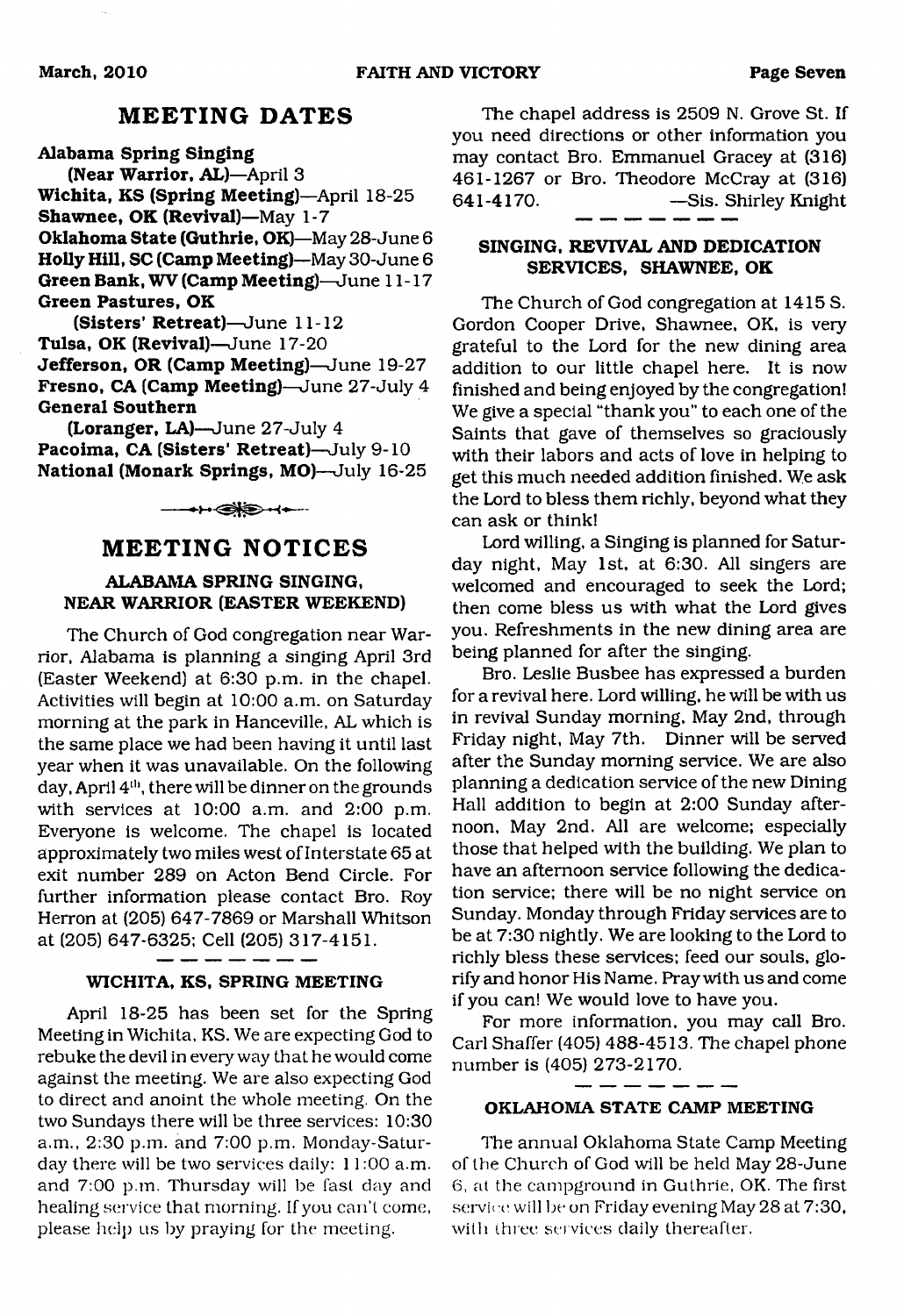An invitation to attend is extended to everyone. Your presence and your prayers will be appreciated. Three meals per day will be provided and every effort will be made to provide lodging for those who come from out of town or country.

We have a ladies dormitory and sleeping accommodations are also available in the Sunday school rooms. The Lord has provided us with a separate family unit with twelve private motel style rooms. To the extent possible, these rooms will be reserved for families. Please let us know ASAP if you desire one of the family units and the number of nights you plan to stay. We also request you bring the necessary linens and bath items.

Expenses for the meeting will be met by freewill offering. If you would like to make a contribution, you may do so by sending it directly to the state treasurer. Sis. Brenda Wilkins, 807 W. Lake Rd., Guthrie, OK 73044.

To obtain further information about the meeting, contact Bro. Phillip Gellenbeck (405) 282-2999

#### **HOLLY HILL, SC, CAMP MEETING**

Lord willing, our Holly Hill, SC Camp Meeting will be held from Sunday, May 30 through Sunday, June 6, 2010. We would like to extend a warm welcome to all to attend. Services will be held at 11:00 a.m. and 7:00 p.m. daily. There are limited accommodations on the church grounds available. Please call Sis. Beverly Pratt at (803) 496-3057 or Bro. Kevin and Sis. Cheryl Smith at (803) 492-7975 as early as possible, if you plan to stay on the grounds. There are several motels in Santee, SC, which is about 16 miles from the chapel. We will be happy to provide details to any who are interested. Please come if you can, and if you are not able to attend, please pray that God's blessing will be upon all that is said and done in this meeting. We need the Lord's presence and direction, and we desire your prayers.

—The Holly Hill, SC Congregation

#### **SISTERS' RETREAT GREEN PASTURES, OK/PACOIMA, CA**

For further information concerning the Sisters' Retreat to be held in Green Pastures, OK on June 11-12 and in Pacoima, CA on July 9-10 you may contact Sis. McDonald at (918) 758- **0222.**

#### **TULSA, OK, SUMMER REVIVAL**

The Church of God, Tulsa Congregation, is planning a Summer Revival Meeting June 17- 20. Bro. James Bell (Sapulpa, OK) and Bro. Charles Chandler (Green Pastures, OK) have a burden for this meeting.

Evening services will be held nightly, Thursday-Saturday at 7:00 p.m. Sunday services will include Sunday School at 9:30, Morning service at 10:30, dinner, and afternoon service at approximateely 2:30. We solicit your prayers and extend a warm welcome to all. For further information you may contact Bro. Charles Lowe at (918) 584-6838 or Bro. Charles Rhodes at (918) 272-9682.

#### **JEFFERSON, OR, CAMP MEETING**

The 2010 Jefferson, OR Camp Meeting will begin Saturday evening, June 19, and will end Sunday, June 27th. On weekdays, services start at 10:30 a.m. and 7:30 p.m., with a 2:30 p.m. service the first Sunday and last Saturday. Sleeping accommodations are available and all are welcome. For more information contact Bro. Clifford Smith at (503) 581-4575 or Bro. Bob Wilson at (541) 327-3621.

#### **FRESNO, CA, CAMP MEETING**

The Fresno Camp Meeting will be June 27- July 4,2010 at the Church of God located at 388 N. First Street, Fresno, CA 93722. For more information call Sis. Gwen Robinson at (559) 233-2492. —Sis. Stephanie Pree



KY—Dear Family in Christ: I want to thank you for your prayers during my recent affliction. I know they reached Heaven and Jesus was touched with my need. I'm so thankful He is our Savior and Healer for everything. I was suffering with a sharp pain in my left side. Every time it would occur, my stomach would tense up very hard as if something was going to push through and it was hard to breathe. This would last a few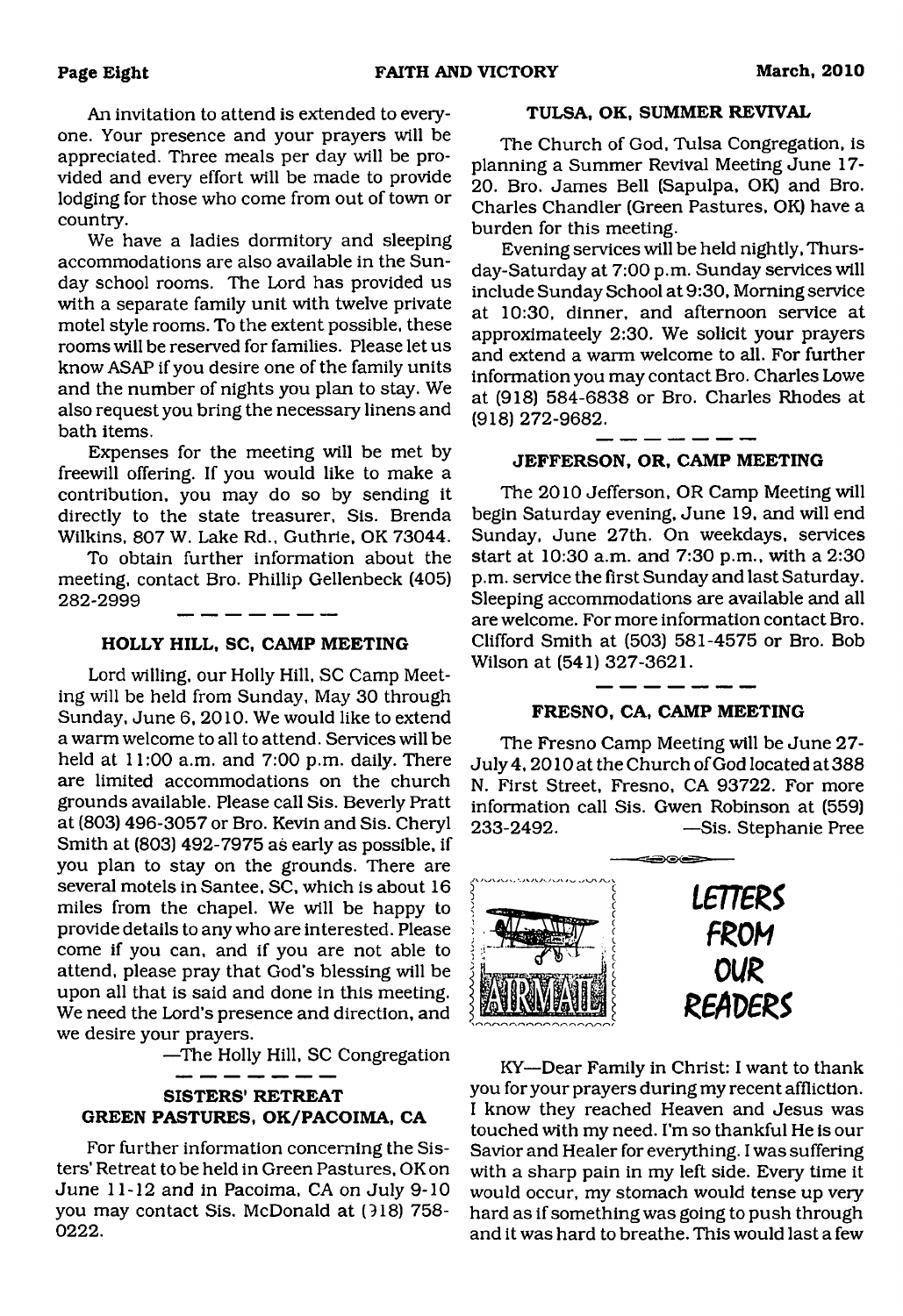seconds and then it would ease. I thank God for the relief between times and the worst pain only lasted for one to two days. During this time I could not lay in my bed for about a week. I was sore and could hardly turn to the left without discomfort. I thank God I was able to sleep in my recliner chair and by propping pillows I could also rest a little leaning toward the arm of the sofa. By this time I wanted to lie in my bed so much because my back and legs would hurt after being in the chair or on the sofa so long. I asked the Saints to pray and ask God that I could start lying in bed a little during the night. Praise His dear name, He did just that! I could spend a few hours in my bed turning from side to side. I think it was another week or two before I could stay all night in bed with just a little soreness left.

Toward the end of the first week I caught a very bad virus that was going around that affected my stomach and I was unable to retain my food. I asked God that my side wouldn't hurt any worse while straining with the virus. And it didn't! I can't really tell how the Lord blessed me with scriptures and songs that he gave me and from the encouragement of the saints during this trial. He gave grace for the suffering until the healing was completed. Praise His Holy Name!

This illness was a mystery to me, but not to our great God! Even though the enemy came in like a flood with his lies of fear and doubt, my Lord lifted up a standard against him. Thank God for victory for all our needs through our dear Lord Jesus! My desire is to trust Him and endure to the end. Pray for all of us here in the Lord's work and for our unsaved loved ones as we keep you in our prayers also. Yours in Christ, —Sis. Kay Griffitt

WV—Dear Bro. Willie Murphey, faithful workers at the Lord's Print Shop and Saints abroad: I am thankful to report good news and would like to express sincere appreciation for all the cards and letters of encouragement, phone calls, financial support and intercessory prayers for us during our recent trying times. "Now no chastening for the present seemeth to be joyous, but grievous: nevertheless afterward it yieldeth the peaceable fruit of righteousness unto them which are exercised thereby." Hebrews 12:11.

On January 19, 2010, I had a serious truck accident at Springdale, AR. While there were no injuries, I was temporarily terminated pending

the outcome of the investigation. Due to the stress of losing my job, worries about the accident and how it could have been avoided, and my heavy debt load, I had a mild nervous breakdown on January 28.1 was not eligible for unemployment compensation, but the Lord was so faithful to carry us through those trying times.

"Beloved, think it not strange concerning the fiery trial which is to try you, as though some strange thing happened unto you: But rejoice, inasmuch as ye are partakers of Christ's sufferings; that, when his glory shall be revealed, ye may be glad also with exceeding joy." I Peter 4:12-13.

My first hearing with the company and employee representatives was at St. Louis, MO on March 2. At this hearing I took full responsibility for the accident and apologized to the company for the property damage. It was kind of a surprise for the company and it looked like the end of the road for me. There had to be a unanimous vote for me to return to work and the vote was deadlocked with the company dissenting. My next hearing was on March 7 at Sarasota, FL, overlooking the beautiful white beaches of the Gulf of Mexico. In this meeting a unanimous vote was taken to allow me to return to work on March 15. Thank the Lord!

I thank the Lord for my loving, praying wife and family, and for the love of Christ and His dear Saints, the redeemed of the Lord. I desire your continued prayers as I desire to see the end of this life with victory in my soul and to fulfil His will in my life.

With sincere appreciation. In His service, —Bro. Mancil Doolittle



**Elizabeth Jarvis Davidson** was born in Garrard County, KY on October 4, 1933. She was a daughter of Wilbur and Elsie Bates Jarvis. She was married in 1957 to Robert L. Davidson,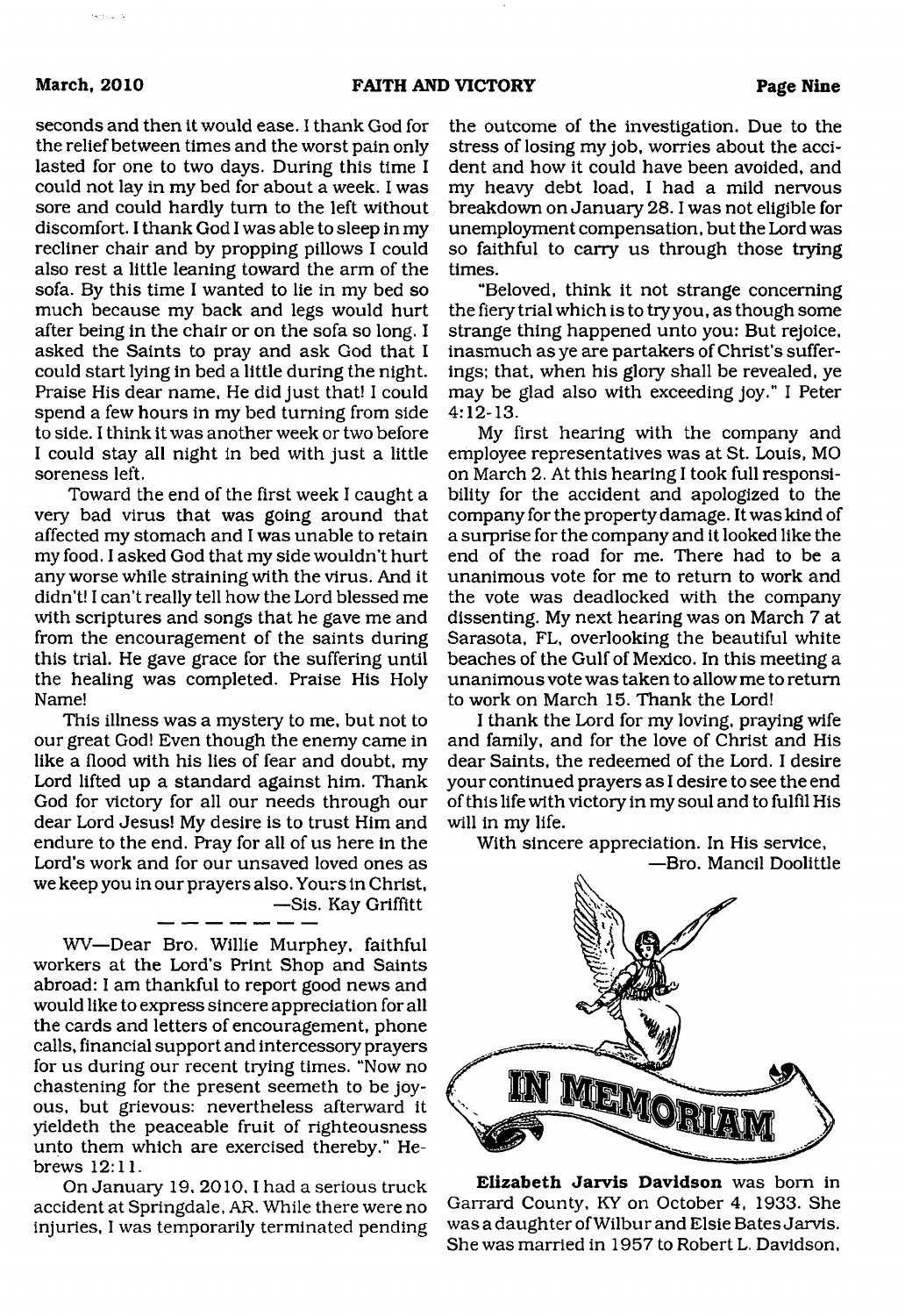and they had two daughters, Sheila and Judy.

In the late 1960's, Bro. and Sis. Mart Samons began to come to Junction City, KY to hold tent meetings. Among the local people who attended the meetings were Bro. and Sis. Jarvis and Sis. Elizabeth and her husband Robert. Later, when a chapel was purchased and the saints began having regular services there, the Davidson's were faithful to come. Sis. Elizabeth also enjoyed bringing her girls to camp meetings at Green Bank, West Virginia, and Monark Springs, Missouri, through the years. She may be remembered by many, in recent years, as the sweet lady who sold hand-made crocheted Bible markers.

By the mid-1970's, the Samons family and other Saints had moved away from the Junction City area, but Sis. Elizabeth and another sister, Nancy Miller, would meet at the chapel, many times, just the two of them, for prayer and support of each other.

In 1992, services were again started in Junction City, as first Bro Curtis and Sis. Bumice Williams, and then Bro. Dan and Sis. Angela Gellenbeck moved into the area. Coming to sing, pray and hear the preaching was a supreme joy to Sis. Elizabeth, as she participated in her humble, quiet way. She portrayed a meek spirit in all of her heavy trials and disappointments in life, and always had a cheerful smile and word of encouragement for everyone. Some of the young people testified that it was because of her positive influence in their lives that they were turned to the Lord.

In the summer of 2009, it was evident that Sis. Elizabeth was suffering from a serious affliction. She never complained, but as she grew worse, she began to ask for prayer. Her last days were full of much pain from the cancer, but she sought the Lord earnestly for a heart full of forgiveness, peace and purity. God was faithful to her requests, and she died in peace January **1, 2010.**

Survivors include her husband, Robert L. Davidson, of the home; a daughter, Judy D. Wright, of Stanford, KY; a granddaughter, Carla (Robert) Perry, of Salvisa, KY; a brother, Melvin L. (Mary) Jarvis, of Lapel, IN; two sisters, Mrs. Armetta Louise (James) Pickens of Anderson, IN; and Mrs. Elsie Warmoth of Winner, SD. She was preceded in death by her parents; a daughter, Sheila; a brother, and two sisters.

Services were held in Stanford, KY, by Bro. Toney Samons and Sis. Angela Gellenbeck. She was buried in Danville Memorial Gardens.

**Robert Lee Sherman** was bom June 5, 1926, in Deep Fork, OK. He was the oldest child to his parents, Annie Lee Wilcox Sherman and Archibald W. Sherman. As a young child he attended Sunny Slope School. In 1936 Robert and his brother Luther migrated to California to join their father in Bakersfield who was seeking to make a better way of life for his family. Robert continued his education at General Shatter and Kem Union High School.

Robert was a strong, industrious and gifted young man. He earned the Golden Glove award for amateur Boxing in 1945. He served his country in the armed forces. He was employed in various fields as a truck and bus driver, a chemical lab and childcare worker, and an administrator of The Sunset Guest Home. Robert's motto was "I am not afraid to work." Robert also worked as a professional singer. This however was not just work to Robert for he loved singing. It was his passion.

In 1964 Robert gave his heart to God, and working for God became his top priority. He began singing a new song. With Bro. Willie Ray Weldon, he organized a singing group called the *Bakersfield Evening Light Singers.* They traveled far and near proclaiming the Gospel through songs. God used him to teach and encourage others to use their voices to sing unto the Lord. He was instrumental in helping others to produce albums and CD 's. Along with the *Evening Light Singers* he produced four albums and a CD entitled *Praying Time.* Robert and his wife, Mildred, became actively involved in missionary efforts led by Bro. Isaac Chandler, Bro. Lewis Williams, Bro. Kenneth Probst, Sis. Katherine Williams and Sis. Gladys Williams. They labored together faithfully until Mildred's death. Robert was a man of great faith and strongly believed in Divine healing. In times of sickness he refused medical aid, trusting in the power of God. God stood by him, never failed him, and worked many miracles in his life.

On December 21, of 1998, Robert married Sylvia Ann. She served him faithfully for eleven years in sickness and in health. Robert was a strong, valiant soldier for God and His truth. His life and singing affected many. On December 24, 2009, Robert went to join the angel choir, singing on the heavenly shore.

He leaves behind many precious memories for his beloved wife, Sylvia Ann; two daughters Sandra Lee Sherman and Danette Earls; a son Charles Earls (LaToya); his sisters, Jessie Tatum, Rada Grimes (Clifford), Ethel Dixon (Clem), Iola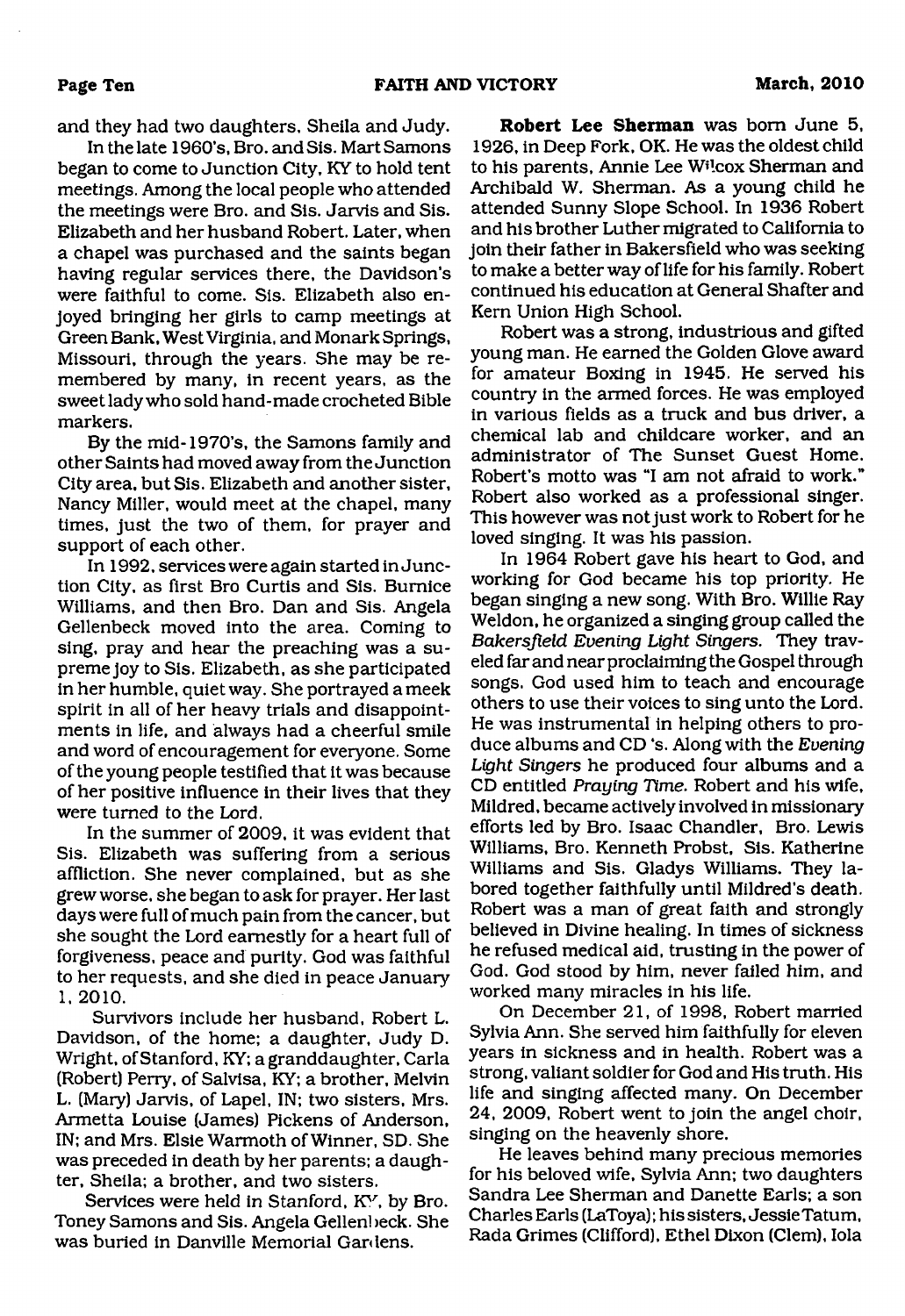Guerra, and Lee Rae Sherman; brothers Archible Sherman Jr. (Norma), Arvie Richard Sherman (Laura), Charles Sherman (Michelle), Willie Sherman (Teresa), and Donald Sherman; brother-in law, William Cowan (Shirley); thirteen grandchildren, ten great grandchildren, many nieces, nephews, relatives. Saints and friends. Robert's parents, Annie Lee, Archibald and Edith Sherman, one brother, Luther, (infant) sister, wife, Mildred Andrews Sherman preceded him in death.

A homegoing service was officiated by Bro. Hayward Cox on January 2, 2010. Interment followed at Bakersfield National Cemetery, Arvin, CA.

### **Yield Not To Discouragement**

- - -

(Continued from page three.)

couragement, but held his faith in God. King Darius was made a believer in the God of Daniel and proclaimed it so to all the people.

When Paul and Silas were beaten and with bleeding backs thrown into the Philippian jail  $\cdot$ and their feet fastened in the stocks, did they become discouraged? No; but their hearts were perfect toward God, and they prayed and sang songs in that awful condition. God honored their faith in Him and sent an earthquake. They were loosened and freed, and the jailer and all his house believed and got saved. If they had become discouraged and down-hearted, there would have been no earthquake, and the jailer and his family would not have been saved.

With all the persecutions, revilings, beatings and being put to death on the cross, Jesus did not get discouraged, but when dying he still loved God and the souls of men, and said, "Father, forgive them, for they know not what they do." Jesus is our example, and we should follow in His steps.

Jonah became discouraged at the thought of going to the great city of Nineveh and preaching to them the Gospel that God had given to him. He tried to run away from the Lord, but God knew just where he was. God chastised him by letting a big fish swallow him. He was in much affliction in the fish's belly, the waters compassed him about and the weeds of discouragement were wrapped around his head, and when his soul fainted within him he remembered the Lord. He came to himself and prayed unto the Lord, saying, "They that observe lying vanities forsake their own mercy." When you listen to the lies of satan and become discouraged, you put yourself on the side of satan against God, and He cannot have mercy and help you out in that condition. God says, "...All things work together for good to them that love God." Romans 8:28. When you yield to discouragement, by that act you are saying that you do not believe God's Word, and you have listened to satan's lying vanities and put yourself out of the reach of God's mercy until you confess and repent from the heart. When Jonah confessed that he had yielded to lying vanities and repented, the fish got sick and God had it to throw Jonah out on to the dry land.

A discouraged, downhearted man is no witness for God in this world, but is witnessing for satan, and by his actions is saying that it is a hard way, who can travel with the Lord and be happy and contented? Since God has revealed to me the great wrong of being discouraged, I resist it as from satan; and as sin that would ruin my soul as other sins would —Fred Pruitt

*F&V,* September 1955

| rwy, ocpienner 1900                                                                                                                                                                                                                                                                                                                                           |                               |
|---------------------------------------------------------------------------------------------------------------------------------------------------------------------------------------------------------------------------------------------------------------------------------------------------------------------------------------------------------------|-------------------------------|
| FAITH AND Order Blank VICTORY                                                                                                                                                                                                                                                                                                                                 |                               |
| $\begin{array}{ll}\n\approx \\ \approx \\ \odot \\ \odot\n\end{array}$ \$5.00 PER YEAR (11 Issues)<br>$\odot$ Mail this form to start or renew your own                                                                                                                                                                                                       | <b>FAITH</b>                  |
|                                                                                                                                                                                                                                                                                                                                                               |                               |
| subscription $-$ give a friend a gift $-$                                                                                                                                                                                                                                                                                                                     | YNY<br>U                      |
| or do both! It only takes a minute.                                                                                                                                                                                                                                                                                                                           |                               |
|                                                                                                                                                                                                                                                                                                                                                               | <b>VICTORY</b>                |
|                                                                                                                                                                                                                                                                                                                                                               |                               |
|                                                                                                                                                                                                                                                                                                                                                               |                               |
| City____________________ State ________ Zip ______                                                                                                                                                                                                                                                                                                            |                               |
|                                                                                                                                                                                                                                                                                                                                                               | HILIYE.                       |
| Start or renew my<br>Faith and Victory subscription.                                                                                                                                                                                                                                                                                                          | $\sum_{i=1}^{n}$              |
| Send a 1-year gift subscription<br>to the person named below:                                                                                                                                                                                                                                                                                                 | <b>VICTORY</b>                |
| Gift to $\qquad \qquad$ $\qquad \qquad$ $\qquad \qquad$ $\qquad \qquad$ $\qquad \qquad$ $\qquad \qquad$ $\qquad \qquad$ $\qquad \qquad$ $\qquad \qquad$ $\qquad$ $\qquad$ $\qquad$ $\qquad$ $\qquad$ $\qquad$ $\qquad$ $\qquad$ $\qquad$ $\qquad$ $\qquad$ $\qquad$ $\qquad$ $\qquad$ $\qquad$ $\qquad$ $\qquad$ $\qquad$ $\qquad$ $\qquad$ $\qquad$ $\qquad$ |                               |
|                                                                                                                                                                                                                                                                                                                                                               |                               |
|                                                                                                                                                                                                                                                                                                                                                               |                               |
|                                                                                                                                                                                                                                                                                                                                                               | FAITH                         |
| Mail Order Blank and remittance to:                                                                                                                                                                                                                                                                                                                           | }<br>N<br>D                   |
|                                                                                                                                                                                                                                                                                                                                                               |                               |
|                                                                                                                                                                                                                                                                                                                                                               |                               |
| <b>Faith Publishing House</b>                                                                                                                                                                                                                                                                                                                                 |                               |
| P.O. Box 518<br>Guthrie, OK 73044<br>3/10                                                                                                                                                                                                                                                                                                                     | VICTO<br>$\breve{\mathbf{x}}$ |